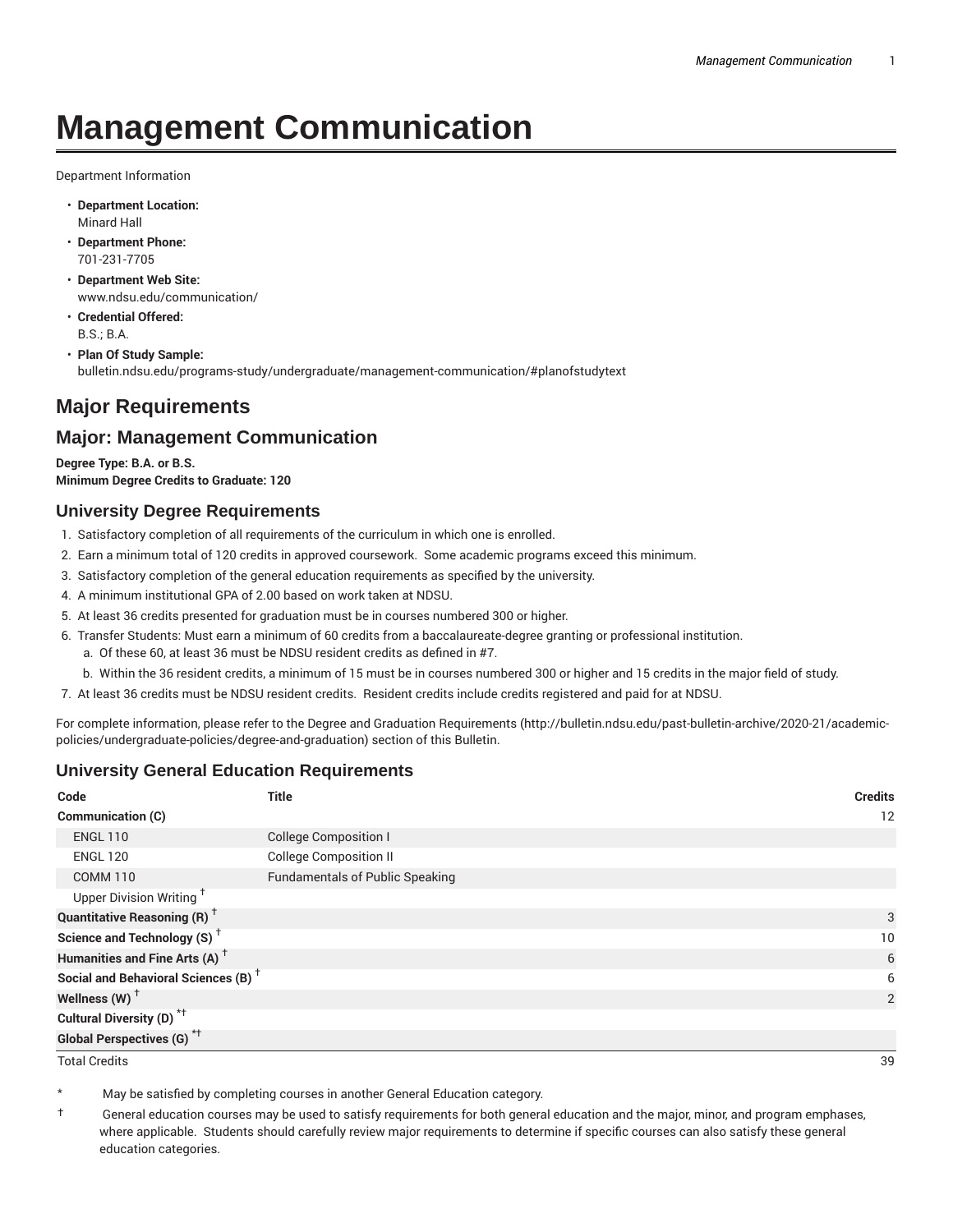• A list of university approved general education courses and administrative policies are available here (http://bulletin.ndsu.edu/past-bulletinarchive/2020-21/academic-policies/undergraduate-policies/general-education/#genedcoursestext).

## **Arts, Humanities, and Social Sciences**

#### **Degree Requirements**

**Bachelor of Science (B.S.) Degree –** The completion of a minor program of study, a second major, or a second degree is required.

**Bachelor of Arts (B.A.) Degree –** Second year language proficiency at college level required.

#### **Arts, Humanities and Social Sciences College Requirements**

An additional 9 credits are required by the College of Arts, Humanities and Social Sciences for all Bachelor of Science and Bachelor of Arts degree programs of study, except the Bachelor of Fine Arts degree, the Bachelor of Music degree, the Bachelor of Science in Architecture degree, and the Bachelor of Science degree with a major in Environmental Design:

| Code                                  | Title                                                                            |                                                                                                                                                                                                                                                                                | <b>Credits</b> |
|---------------------------------------|----------------------------------------------------------------------------------|--------------------------------------------------------------------------------------------------------------------------------------------------------------------------------------------------------------------------------------------------------------------------------|----------------|
| <b>AH&amp;SS College Requirements</b> |                                                                                  |                                                                                                                                                                                                                                                                                |                |
|                                       | listed for each area. A course with the WGS prefix can only be used in one area. | Courses used to satisfy any general education requirement cannot be used to also count toward the AH&SS College Requirements. A<br>minimum of three credits is required in each of the 3 following areas for a total of 9 credits. Choose only those courses with the prefixes |                |
| <b>Area One: Humanities</b>           |                                                                                  |                                                                                                                                                                                                                                                                                |                |
|                                       | ARB, ENGL, FREN, GERM, HIST, HUM, PHIL, RELS, SPAN, or WGS                       |                                                                                                                                                                                                                                                                                |                |
| <b>Area Two: Social Sciences</b>      |                                                                                  |                                                                                                                                                                                                                                                                                | 3              |
|                                       | ANTH, CJ, COMM, EMGT, POLS, SOC, or WGS                                          |                                                                                                                                                                                                                                                                                |                |
| <b>Area Three: Fine Arts</b>          |                                                                                  |                                                                                                                                                                                                                                                                                | 3              |
|                                       | ARCH, ART, ENVD, LA, MUSC, or THEA                                               |                                                                                                                                                                                                                                                                                |                |
| <b>Total Credits</b>                  |                                                                                  |                                                                                                                                                                                                                                                                                |                |

#### **Major Requirements**

| Code                                                                | <b>Title</b>                                                                                                                       | <b>Credits</b> |  |  |  |
|---------------------------------------------------------------------|------------------------------------------------------------------------------------------------------------------------------------|----------------|--|--|--|
| <b>Pre-Communication Requirements</b>                               |                                                                                                                                    |                |  |  |  |
|                                                                     | Students must complete the following 18 credits of coursework with a minimum GPA of 3.00 to be admitted to the professional major. |                |  |  |  |
| <b>ENGL 120</b>                                                     | <b>College Composition II</b>                                                                                                      | 3              |  |  |  |
| <b>COMM 110</b>                                                     | <b>Fundamentals of Public Speaking</b>                                                                                             | 3              |  |  |  |
| <b>COMM 112</b>                                                     | Understanding Media and Social Change                                                                                              | 3              |  |  |  |
| <b>COMM 114</b>                                                     | <b>Human Communication</b>                                                                                                         | 3              |  |  |  |
| <b>COMM 212</b>                                                     | Interpersonal Communication                                                                                                        | 3              |  |  |  |
| <b>COMM 220</b>                                                     | Persuasion                                                                                                                         | 3              |  |  |  |
| <b>Professional Management Communication Major</b>                  |                                                                                                                                    |                |  |  |  |
| <b>COMM 101</b>                                                     | Majors and Careers in Communication                                                                                                | $\mathbf{1}$   |  |  |  |
| <b>COMM 315</b>                                                     | <b>Small Group Communication</b>                                                                                                   | 3              |  |  |  |
| <b>COMM 320</b>                                                     | <b>Communication Research Methods</b>                                                                                              | 3              |  |  |  |
| <b>COMM 383</b>                                                     | Organizational Communication I                                                                                                     | 3              |  |  |  |
| <b>COMM 431</b>                                                     | <b>Communication Ethics and Law</b>                                                                                                | 3              |  |  |  |
| <b>COMM 483</b>                                                     | Organizational Communication II                                                                                                    | 3              |  |  |  |
| <b>COMM 496</b>                                                     | <b>Field Experience</b>                                                                                                            | 3              |  |  |  |
| Select one of the following for upper division writing requirement: |                                                                                                                                    |                |  |  |  |
| <b>ENGL 320</b>                                                     | <b>Business and Professional Writing</b>                                                                                           |                |  |  |  |
| <b>ENGL 321</b>                                                     | Writing in the Technical Professions                                                                                               |                |  |  |  |
| <b>ENGL 322</b>                                                     | Writing and the Creative Process                                                                                                   |                |  |  |  |
| <b>ENGL 324</b>                                                     | Writing in the Sciences                                                                                                            |                |  |  |  |
| <b>ENGL 325</b>                                                     | Writing in the Health Professions                                                                                                  |                |  |  |  |
| <b>ENGL 326</b>                                                     | Writing in the Design Professions                                                                                                  |                |  |  |  |
| <b>ENGL 357</b>                                                     | Visual Culture and Language                                                                                                        |                |  |  |  |
| <b>ENGL 358</b>                                                     | Writing in the Humanities and Social Sciences                                                                                      |                |  |  |  |